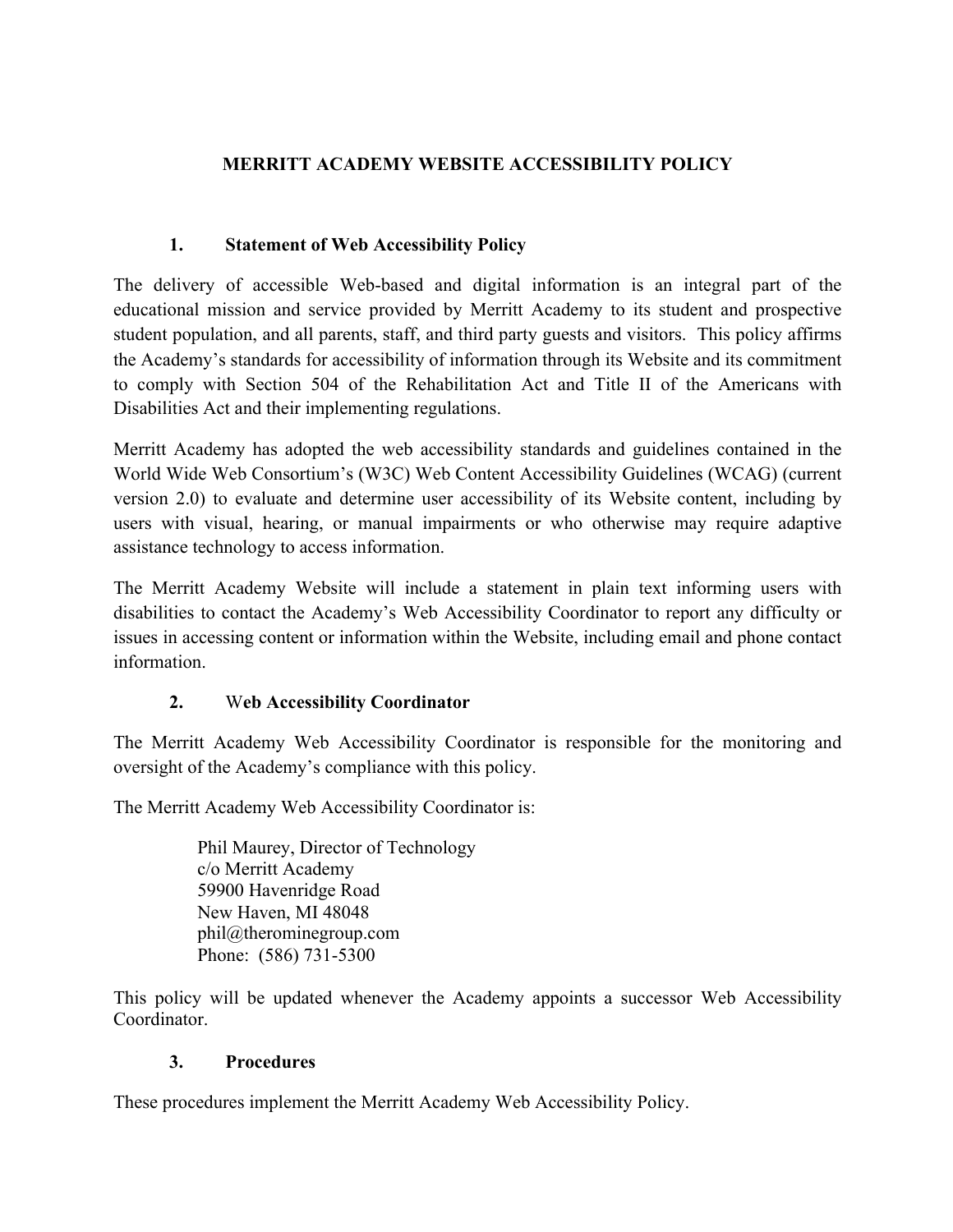- a. The Academy's priority is to provide users of its Website with accessible content and information in an accessible format. Content and information may include text, images, videos, or other digital materials.
- b. Merritt Academy IT staff are the primary developers, creators, and/or reviewers of content and information posted on its Website.
- c. Prior to the posting of any content or information on the Merritt Academy Website, IT staff will evaluate such content for any accessibility issues to ensure that the posting is in compliance with this policy. Staff is expected to raise any questions posting. Staff will utilize relevant accessibility tools such as automated and/or using testing, assessment using the WCAG 2.0 checklist guidelines and the Title II Checklist for Website Accessibility for State and Local Governments, and, depending related to content accessibility with the Web Accessibility Coordinator prior to on the circumstances, expert counseling.
- d. Merritt Academy will inform any third party contracted to provide Web content, or any other resource authorized to provide the same, of the terms and conditions of this policy prior to the engagement or request for services. All third parties providing services to the Academy either through engagement or request are to affirm that they have reviewed this policy and understand its application to the development of any Web content provided to the Academy.
- e. All third-party provided content that is made available on the Academy's Website regardless of whether contracted for, requested, or otherwise utilized by the Academy educational benefits and/or information to all users afforded by the technology through any open source or shared media, must afford equal opportunity to the utilized for such content.
- f. Terms. The following terms are defined under this policy:
	- i. Accessibility. For purpose of this policy the term accessibility means that a person with a disability is afforded the opportunity to acquire the same information, engage in the same interactions, and enjoy the same services from the Academy's Website as a person without a disability with substantially equivalent ease of use. The person with a disability must be able to obtain the information as equally and independently as a person without a disability.
	- ii. Accessible format. Accessible format means that the structure and composition of digital information, documents, and applications are readable and usable by for user agents. Webpages, including those in archive status (e.g. no longer actively posted but subject to records retention requirements) that are specifically people with disabilities, using assistive technologies, and/or special configurations